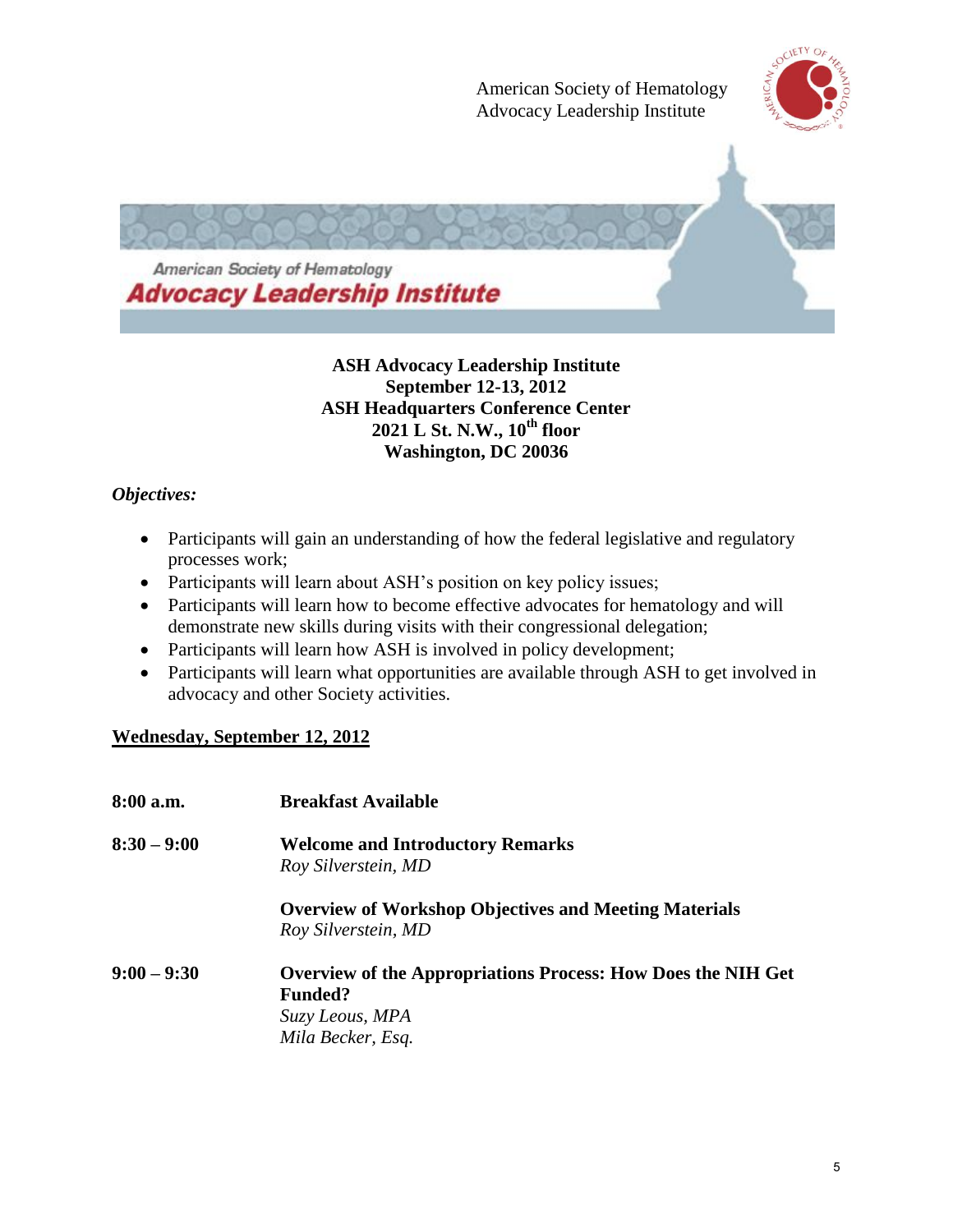

| $9:30 - 9:45$                    | A Day in the Life of a Capitol Hill Staffer<br>Erik Fatemi, majority clerk for the Senate Appropriations Subcommittee<br>on Labor, Health and Human Services, Education, and Related Agencies,<br>Office of U.S. Senator Tom Harkin (D-IA)                                                                                                                                                                                                |
|----------------------------------|-------------------------------------------------------------------------------------------------------------------------------------------------------------------------------------------------------------------------------------------------------------------------------------------------------------------------------------------------------------------------------------------------------------------------------------------|
|                                  | Sheila Grant, Legislative Assistant, Office of U.S. Congressman John<br>Carney $(D-DE)$                                                                                                                                                                                                                                                                                                                                                   |
| $9:45 - 10:00$                   | Question and Answer Session with Erik and Sheila                                                                                                                                                                                                                                                                                                                                                                                          |
| $10:00 - 10:15$                  | <b>Break</b>                                                                                                                                                                                                                                                                                                                                                                                                                              |
| $10:15 - 10:45$                  | <b>National Debt Debate and Impact on Health Funding</b><br>Emily J. Holubowich, MPP, Executive Director, Coalition for Health<br>Funding                                                                                                                                                                                                                                                                                                 |
| $10:45 - 11:15$                  | <b>ASH Response to NIH Budget Cuts</b><br>Mila Becker, Esq.                                                                                                                                                                                                                                                                                                                                                                               |
| $11:20$ a.m. $-$<br>$12:45$ p.m. | <b>Working Lunch</b>                                                                                                                                                                                                                                                                                                                                                                                                                      |
| $11:30 - 12:30$                  | Panel Discussion: Confessions of an ASH Volunteer - How I Got<br>Involved, Why I Stayed Involved, and Why You Should Too<br>Moderator: Matthew Gertzog, MBA                                                                                                                                                                                                                                                                               |
|                                  | Roy Silverstein, MD<br>$\bullet$<br>Perspective from former Committee on Government Affairs Chair,<br>former The Hematologist Editor-in-Chief, 2012 Scientific Program<br>co-Chair, Scientific Committee member, etc, etc.<br>Joseph Mikhael, MD<br>Perspective from CRTI Oversight Committee member,<br>Development Committee member, The Hematology Book Editor,<br>etc, etc.<br>Manali Patel, MD, MPH<br>2011 ALI Graduate perspective |
| $12:30 - 12:45$                  | <b>How to Get Involved in ASH</b><br>Matthew Gertzog, MBA                                                                                                                                                                                                                                                                                                                                                                                 |
|                                  | ASH Advocacy (Mila Becker, Esq.)<br>ASH Academy Update and Call for Beta Testers (Charles Clayton<br>$\bullet$<br>and Karen Kayoumi)<br>ASH Fundraising, Awards and Diversity Programs (Patricia<br>Frustace)                                                                                                                                                                                                                             |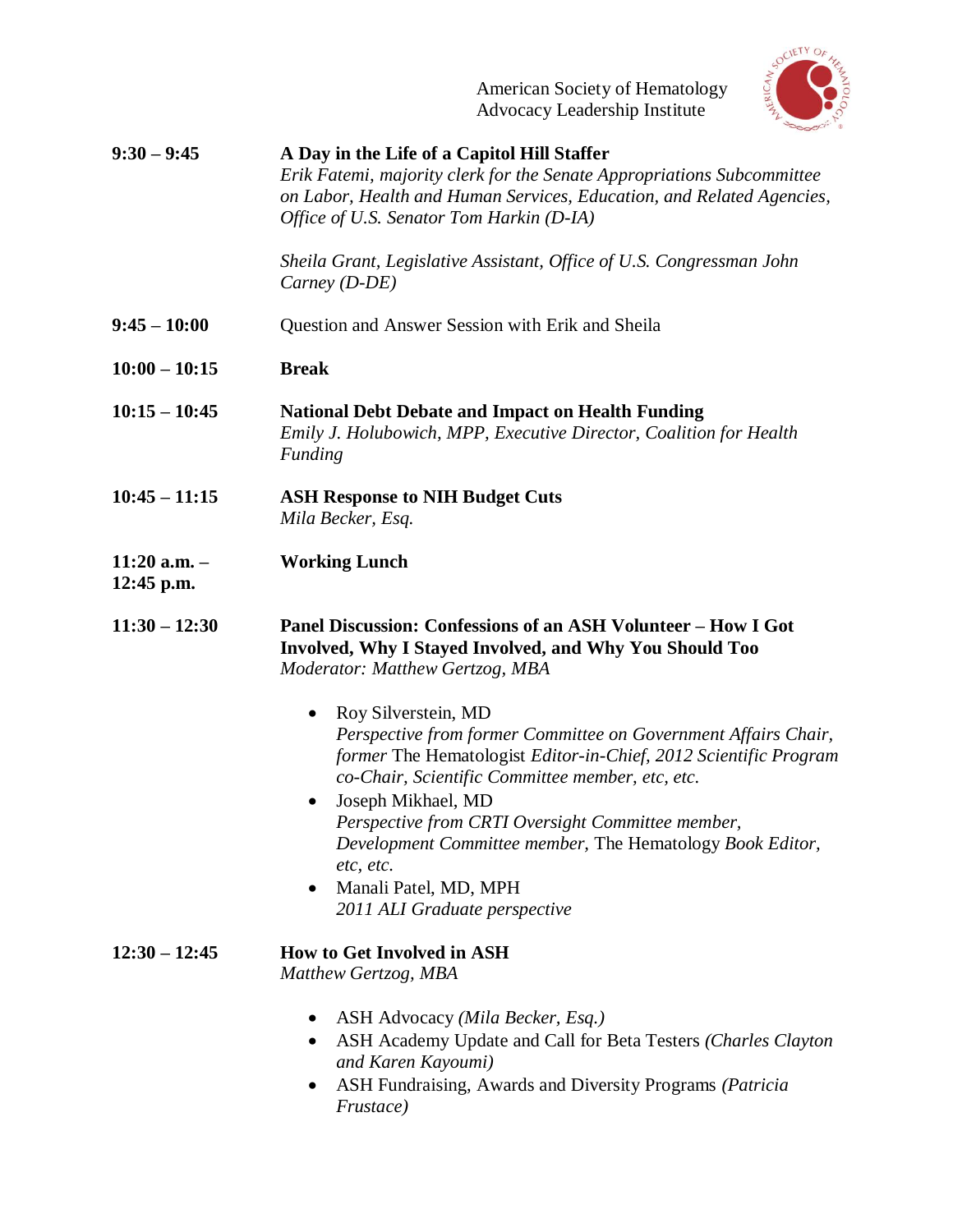American Society of Hematology Advocacy Leadership Institute



|                | ASH in the News – a Look at ASH's Media Relations Efforts<br>$\bullet$<br>(Jenifer Hamilton and Andrea Slesinski)<br>The ASH Image Bank (Deborah Christian)<br>$\bullet$<br>Increased Visibility for the <i>Blood Journal (Nina Hoffman)</i><br>$\bullet$<br>ASH International Programs (Chase Willett) |
|----------------|---------------------------------------------------------------------------------------------------------------------------------------------------------------------------------------------------------------------------------------------------------------------------------------------------------|
| $12:45 - 1:00$ | <b>Break</b>                                                                                                                                                                                                                                                                                            |
| $1:00 - 2:45$  | <b>Workshop Session: Tools for Capitol Hill Visits</b><br>Mila Becker, Esq.<br><b>Ellen Riker</b>                                                                                                                                                                                                       |
|                | General tips for Capitol Hill visits<br>$\bullet$<br>Review of talking points<br>$\bullet$<br>Discussion of personalized NIH funding fact sheets<br>$\bullet$<br>Role-playing for Capitol Hill visits                                                                                                   |
| $2:45 - 3:00$  | <b>Break</b>                                                                                                                                                                                                                                                                                            |
| $3:00$ p.m.    | The Congressional Perspective: Why Advocacy Matters in Health<br><b>Policy on Capitol Hill</b><br>Hon. John E. Porter, Research!America, Hogan Lovells US LLP                                                                                                                                           |
| $3:30 - 3:45$  | Question and Answer Session with Mr. Porter                                                                                                                                                                                                                                                             |
| $4:00 - 4:30$  | NIH Perspective: Outlook for Hematology Research Funding and<br><b>Workforce</b><br>Susan Shurin, MD, Deputy Director of the National Heart, Lung, and<br>Blood Institute (NHLBI), National Institutes of Health                                                                                        |
| $4:30 - 4:45$  | Question and Answer Session with Dr. Shurin                                                                                                                                                                                                                                                             |
| 5:00 p.m.      | <b>Adjourn</b>                                                                                                                                                                                                                                                                                          |
| 6:00 p.m.      | <b>Dinner</b><br>Kellari Taverna, 1700 K St. NW (http://www.kellaridc.com/)                                                                                                                                                                                                                             |